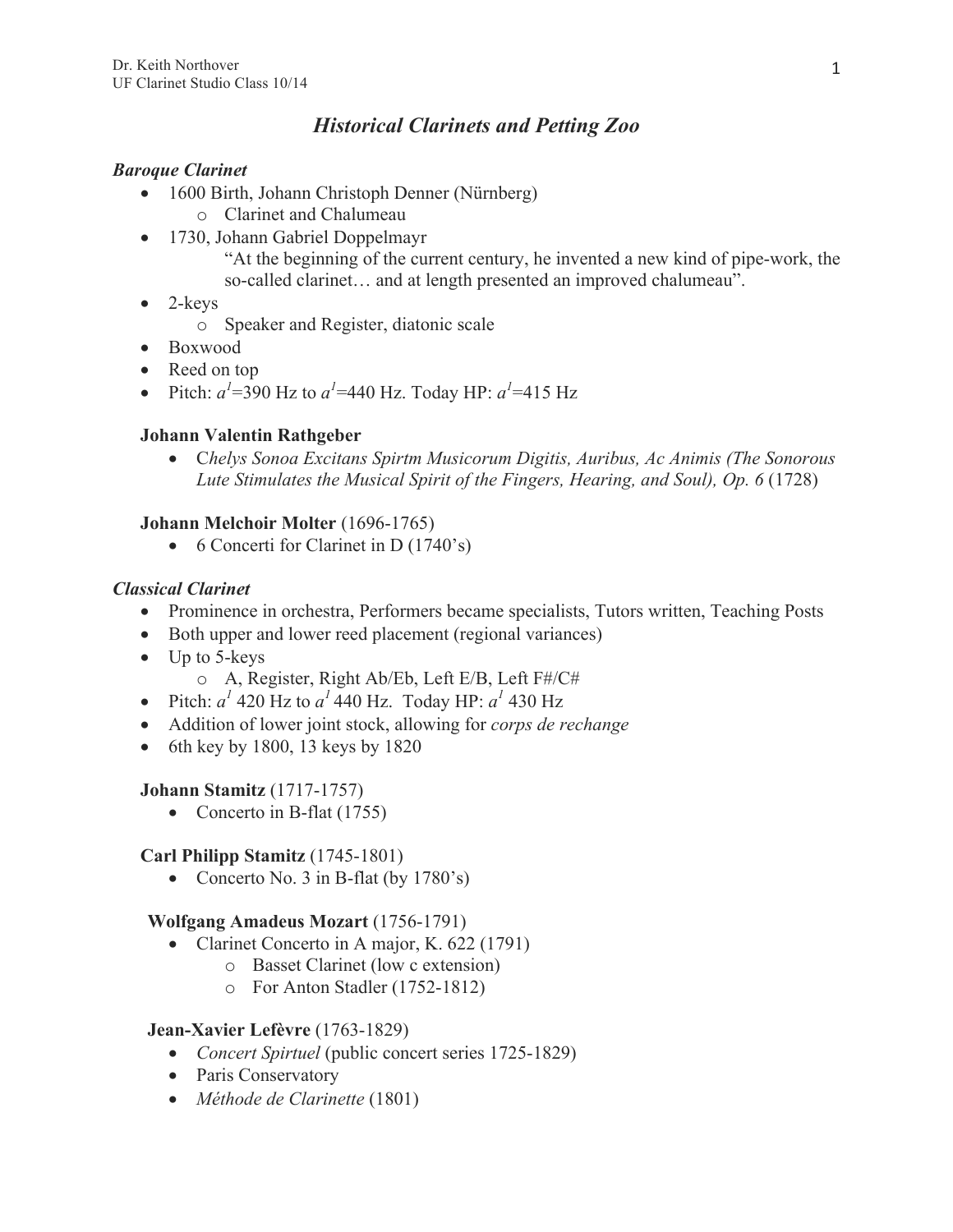### **Further Exploration**

- Books
	- o Albert Rice
		- Baroque Clarinet
		- Clarinet in the Classical Period
		- Notes for Clarinetists
	- o Eric Hoeprich
		- The Clarinet
	- o Colin Lawson
		- Cambridge Companion to the Clairinet
		- Early Clarinet: A Practical Guide
		- Historical Performance of Music
- **Treatises** 
	- o Backofen, J.G.H (1803)
	- o Blasius, Mathieu-Frederic (1796)
	- o Lefevre, Jean-Xavier (1802)
	- o Mahon, John (1803)
	- o Roeser, Valentin (1764)
	- o Stadler, Anton (1800)
	- o Vanderhagen, Armand (1785)
	- o Yost, Michel (1800)
- Performance Practices
	- o Agricola, J.F. *Art of Singing* (1757)
	- o Quantz, J.J. *On Playing the Flute* (1752)
	- o Mozart, Leopold. *Fundamentals of Violin Playing* (1756)
	- o Brown, Clive. *Classical and Romantic Performing Practice*
	- o Nuemann, Frederick. *Ornamentation and Improvisation in Mozart*
- Performers today
	- o Superstars: Eric Hoeprich and Colin Lawson
	- o Jane Booth, Thomas Carrol, Lorenzo Coppola, Stephen Fox, Charles Niedich, Antony Pay, Keith Puddy, Marie Ross
- **Recordings** 
	- o *Backofen & Mozart Theme & Variations* Analekta: Booth, 2010
	- o *Beethoven Symphonies-* Archiv: Orchestre Révolutionnaire et Romantique, 2010
	- o *The Early Clarinet Family* Clarinet Clasics: Puddy, 1992
	- o *English Classical Clarinet Concertos-* Helios: Lawson, 1996
	- o *Johann Melchior Molter Sechs Klarinette Konzerte-* Amati: Meyer, 1990
	- o *Weber/Crussel Clarinet Concertos-* Veritas, Pay: 1999
	- o *Wolfgang Amadeus Mozart 'Gran Partitta'* Glossa: Hoeprich, 2001
	- o *Mozart/Brahms clarinet quintets* Glossa: Hoeprich, 2004
	- o *Xavier Lefèvre A Revolutionary Tutor-* Clarinet Classics: Lawson, 2010